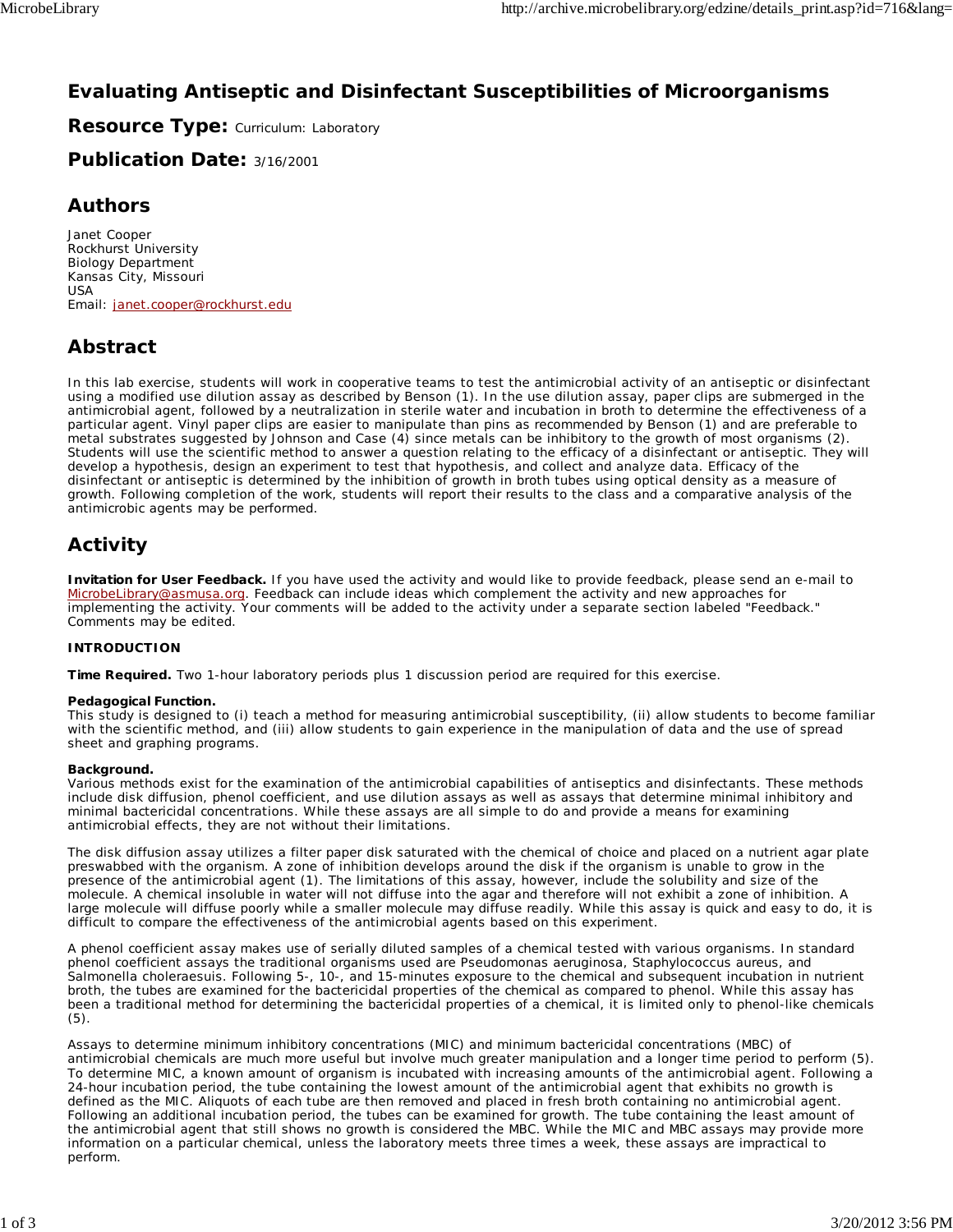The use dilution assay described in this experiment usually employs stainless steel cylinders as carriers for microorganisms to examine the effectiveness of the antimicrobial agents. Following an exposure period to the antimicrobial agent, the cylinders are placed in fresh broth tubes and examined for growth following an incubation period. This assay was adopted in 1950 by the Association of Official Agricultural Chemists (1) and provides a measure of the bactericidal properties of antimicrobial agents.

This laboratory is designed to evaluate the antimicrobial activity of disinfectants and antiseptics using a modified use dilution assay. Most assays determine growth qualitatively, by visually inspecting tubes for growth, while this activity provides a quantitative measure of the antimicrobial activity. This assay also substitutes paper clips for the steel cylinders or brass pins as suggested by Benson (1). Paper clips are easier to manipulate than either steel cylinders or brass pins. The assay, however, is limited to bactericidal compounds. This activity is also unique from similar activities in that it introduces students to the scientific method by asking them to formulate a hypothesis based on their knowledge of the antimicrobial agents and the organisms they have studied. Students should have a familiarity with terms such as bactericidal and bacteriostatic and should be aware of the mechanisms by which antiseptics and disinfectants act. This laboratory should be conducted after a discussion of the various classes of antimicrobial agents and their actions. The students then test their hypotheses by designing an experiment and collecting the data for analysis. The growth of the microorganisms is quantitatively measured by turbidity using a spectrophotometer.

## **PROCEDURE**

### **Materials.**

Sterile vinyl paper clips, coated with microorganisms prior to the laboratory (10 per group) Tubes of Mueller-Hinton broth, 10 ml each (10 per group) Selection of disinfectants and antiseptics Tubes of sterile water, 10 ml each (5 per group) Spectrophotometer (wavelength = 550 nm) Inoculating loop Bunsen burner

The microorganisms used in this activity depend on the hypothesis being examined by the group. For example, teams may choose to examine the effects of a specific antimicrobic agent against both gram-negative and gram-positive bacteria or they can examine the effects of several agents on one particular species of bacteria. Microorganisms suggested for this study include: *Escherichia coli*, *Micrococcus luteus*, *Micrococcus roseus*, *Staphylococcus epidermidis*, and *Bacillus megaterium*.

Mueller-Hinton broth is the suggested medium since it grows most aerobic and facultatively anaerobic bacteria. It has also been recommended by the World Health Organization Committee on Standardization and Susceptibility Testing, since it reduces the antagonism to sulfonamide activity (3). While this is more important for the testing of antibiotics, it does provide an opportunity to discuss media interactions to consider in an experiment. If additional supplementation is necessary for the microbes used, Mueller-Hinton broth can be supplemented as recommended by the Difco Manual (3). However, the recommended organisms grow well in this medium.

#### **Instructor Version.**

*Prelab.* The instructor should precoat the paper clips with the organism by incubating them overnight in nutrient broth cultures (125-ml flasks) of microbes chosen for the study. Paper clips should be air-dried before the laboratory period starts (a 1 to 2 hour drying time is suggested for best results).

*Day one.* Duplicate, microbe-coated, paper clips are incubated in the chosen disinfectant or antiseptic for various periods of time. Suggested incubation periods for antimicrobial treatment are 0, 1, 5, and 10 minutes. It is important for students to understand the value of the time 0 point as a control for comparing their subsequent treatment times. Since time 0 points can vary from one species to another, it is important that each team collect their own time 0 point data. Following the incubation periods, duplicate paper clips should be removed from the disinfectant or antiseptic and placed in the tubes of sterile water for one minute to neutralize the disinfectant or antiseptic. The duplicate paper clips are then placed in separate Mueller-Hinton broth tubes for overnight incubation. See Fig. 1 for a diagram of this procedure. Paper clips can be manipulated from one tube to another with inoculating loops. Overnight incubation is preferable for this activity to insure that differences will be observed at the various exposure times. With longer incubation periods, tubes from highly bactericidal chemicals may have a few remaining microbes, which are capable of growth reaching the stationary phase of the growth curve after 48 hours. In this instance, the quantitative differences of the assay will be lost. If a lab does not meet within 24 hours, the instructor may remove the tubes from the incubator and store them at 4°C until the analysis can be performed.



FIG. 1. Diagram showing the steps for Day one of the use dilution assay.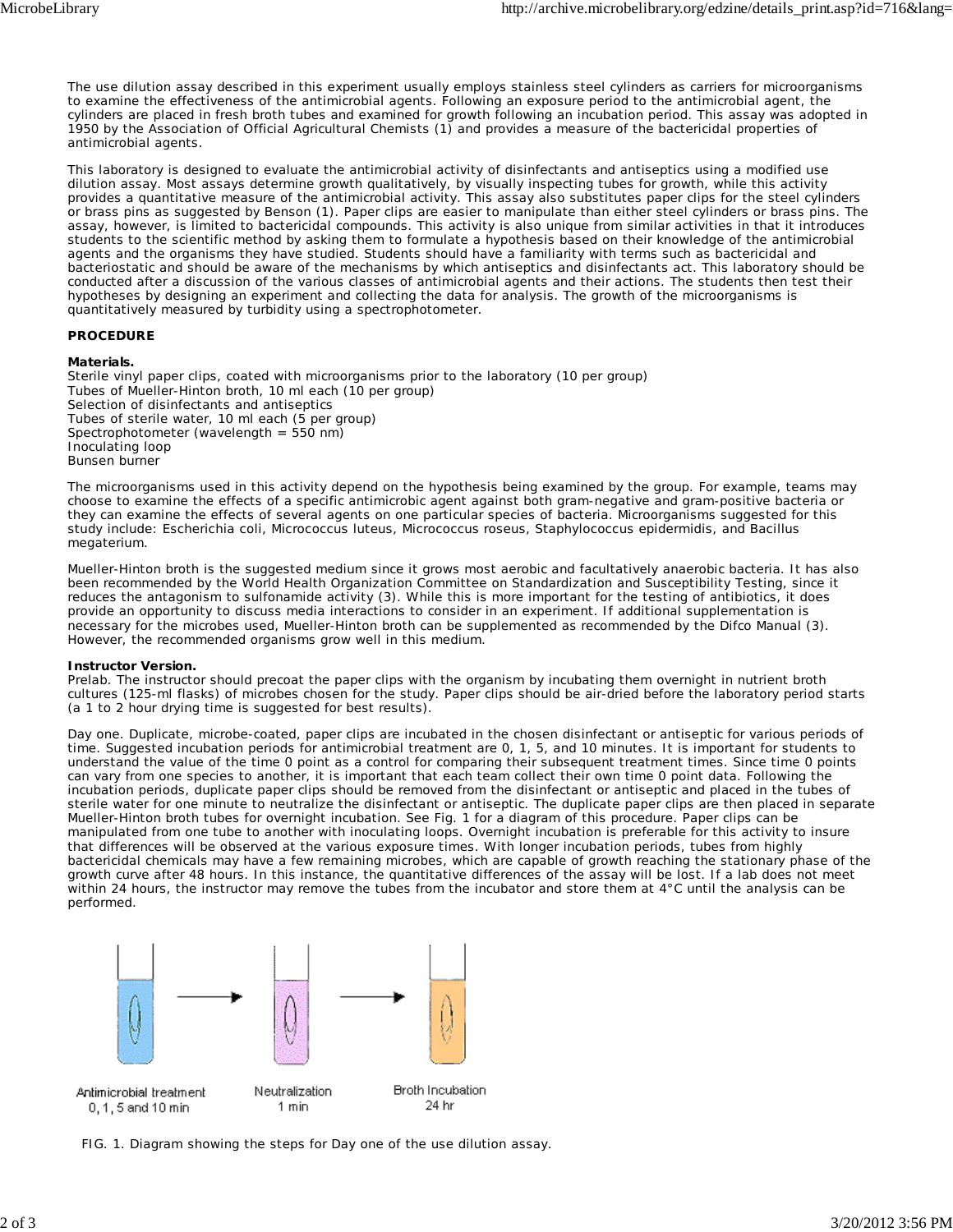*Day two.* Following overnight incubation, the turbidity of the sample is assessed using a spectrophotometer (wavelength = 550 nm) to determine optical density. For analysis, students may average the duplicate samples and then evaluate their results. Their data may then be graphed using a spread sheet and graphing program (e.g., Microsoft Excel).

*Day three.* Following analysis, one day should be used for students to present their results. Students should report their hypothesis and experimental design and discuss their conclusion with the class for evaluation. For comparison of the data with other lab groups using different organisms, the students may normalize their data as percent of controls.

## **Safety Issues.**

Students should show proficiency in aseptic laboratory techniques and demonstrate common laboratory safety skills.

## **ASSESSMENT and OUTCOMES**

#### Suggestions for Assessment.

Students report their results both orally to the class and in written form as a research paper. The concepts of antimicrobial evaluation are incorporated on subsequent exams and quizzes.

### **Examples of Student Data.**

See Fig. 2 for an example of student data collected during this lab which shows observed differences of 20 and 50 percent following overnight incubation (2).

### FIG. 2.

## **Problems and Caveats.**

Benson (1) suggests using brass-plated straight pins for this experiment, however, pins are very hard to manipulate. Paper clips are much easier to manipulate with an inoculating loop, but nickel-coated paper clips are actually inhibitory to the growth of microbes (2). Vinyl paper clips provide an excellent substitute because they will not inhibit the growth of microbes and can withstand the sterilization process.

Finally, a common mistake made by students is to omit the control (time 0) sample from the experiment. Without knowing the number of organisms that grew from the original paper clip prior to treatment, it is difficult to compare the results.

## **SUPPLEMENTARY MATERIALS**

#### **Possible Modifications.**

Students may use a gram-negative and a gram-positive organism to assess the differences of a particular disinfectant or antiseptic on various cell wall types, or they may compare a potential spore former with a nonspore former. Students may also assess the activity of various antimicrobial agents on a given species. For example, Lysol claims it is effective against *Staphylococcus*. Students may want to compare the abilities of Lysol and bleach to kill *S. epidermidis*. In laboratories with facilities capable of growing pathogenic organisms, *Staphylococcus aureus* may be used. Some undergraduate research students have utilized *Streptococcus mutans* and *S. pyogenes* to evaluate the antimicrobial activities of mouthwashes but only using approved facilities.

#### **Related Activities.**

Disk diffusion, phenol coefficient, and Kirby Bauer assays can all be used in conjunction with this activity to show other mechanisms for evaluating antimicrobic agents.

#### **References.**

1. **Benson, H. J.** 1998. Microbiological applications, short version, 7th ed. WCB-McGraw-Hill Publishers, Boston, Mass. 2. **Cooper, J. L.** 1999. Anti-microbic testing in microbiology laboratory using vinyl paper clips. Association of College and University Biology Educators, 43rd annual meeting.

3. **Difco Laboratories**. 1998. Difco manual, 11th ed. Detroit, Mich.

4. **Johnson, T. R., and C. Case.** 1995. Laboratory experiments in microbiology, brief edition, 4th ed. Benjamin/Cummings Publishing Company, Inc., Redwood, CA.

5. **Talaro, K. P., and A. Talaro**. 1999. Foundations in microbiology, 3rd ed. WCB-McGraw-Hill Publishers, Boston, Mass.